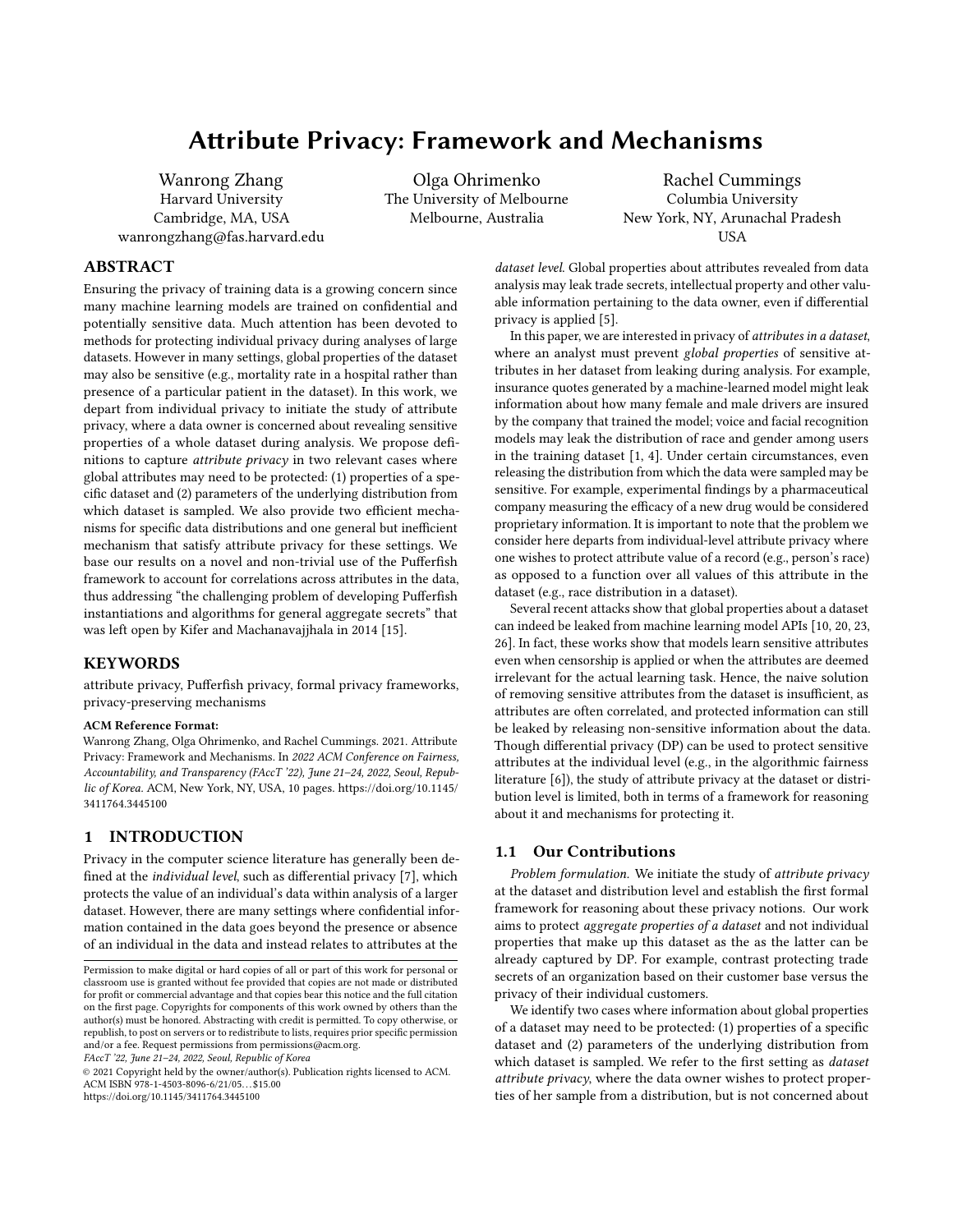revealing the distribution. For example, even though the overall prevalence of a disease may be known, a hospital may wish to protect the fraction of its patients with that disease. We refer to the second setting as distributional attribute privacy, which considers the distribution parameter itself a secret. For example, demographic information of the population targeted by a company may reveal information about its proprietary marketing strategy. These two definitions distinguish between protecting a sample and protecting the distribution from which the dataset is sampled.

Definitions of Attribute Privacy. We propose definitions for capturing dataset and distributional attribute privacy by instantiating a general privacy framework called the Pufferfish framework [\[15\]](#page-9-0). This framework was originally introduced to handle correlations across individual entries in a database. Instantiating this framework for attribute privacy is non-trivial as it requires reasoning about secrets and parameters at a dataset level.

For dataset attribute privacy, our definition considers the setting where individual records are independent of each other while correlations may exist between attribute values of each record. Then, to be able to capture general global properties of a dataset that need to be protected, we choose to express secrets as functions over attribute values across all records in a dataset. For example, this allows one to express that the average income of individuals in a dataset being below or above \$50K is secret information.

Our second definition also instantiates the Pufferfish framework while explicitly capturing the random variables used to generate attribute values of a record. Here, the parameters of the distribution of protected attributes are treated as confidential information. For example, in a dataset where records capture trials in a stochastic chemical environment, one can express that determining whether the probability with which a certain compound is added in each trial is 0.2 or 0.8 is a secret.

Interestingly, there are some settings where dataset and distributional privacy are equivalent. In Section [3](#page-3-0) we describe technical conditions on the secrets when this occurs.

Mechanisms to Protect Attribute Privacy. Our definitions allow an analyst to specify secrets about global properties of a dataset that they wish to protect. In order to satisfy these definitions the analyst can use a general tool for providing Pufferfish privacy called the Wasserstein mechanism proposed by Song et al. [\[24\]](#page-9-11). However, this mechanism is computationally expensive and may require computing an exponential number of pairwise Wasserstein distances. Wasserstein distance is generally hard to compute, which makes the algorithm not feasible in most practical settings. To this end, we propose more practical mechanisms in the following two settings.

For dataset attribute privacy, we consider a special class of functions and attribute properties and propose a mechanism based on Gaussian noise. Though the nature of the noise is added from the same family of distributions as the differentially private Gaussian Mechanism, in Section [4](#page-5-0) we articulate that the similarity between the two is based solely on the nature of the noise. In Section [4.1,](#page-5-1) we show that the mechanism can be applied to datasets where (1) attributes follow a multivariate Gaussian distribution and (2) the function to be computed on the data and the attribute property to be protected are linear in the number of records in the dataset (e.g., mean). We empirically evaluate the noise added by our mechanism and show that there are settings where no noise needs to be added due to randomness present in the data.

We note that with the help of variational auto-encoders (VAEs) [\[16\]](#page-9-12), one can obtain a Gaussian representation of the data even if a dataset does not come from a Gaussian distribution. Moreover, such disentangled representations can be based on interpretable attributes [\[12\]](#page-9-13) that are easier for specifying which attributes require protection, particularly when the original data are complex (e.g., pixels on an image vs. the gender of the person in it).<sup>[1](#page-1-0)</sup> Nevertheless, we also consider the case where data may not follow Gaussian distribution. Specifically, in Appendix B, we relax the Gaussian assumption and show that our mechanism can still provide dataset attribute privacy by leveraging Gaussian approximations.

For distributional attribute privacy, we consider a model where dependencies between the attributes form a Bayesian network. This model helps us capture the extent to which a sensitive attribute parameter affects parameters of attributes in the query, and we add noise proportional to this influence. Although our mechanism is inspired by the Markov Quilt mechanism [\[24\]](#page-9-11), the difference in settings prompts several changes, including a different metric for measuring influence between the variables.

Finally, we note that although [\[15\]](#page-9-0) identified that "there is little focus in the literature on rigorous and formal privacy guarantees for business data", they leave "the challenging problem of developing Pufferfish instantiations and algorithms for general aggregate secrets" as future work.

## 1.2 Examples

Dataset privacy. Consider a hospital releasing statistics about their adult patients who have been diagnosed with a certain virus. The hospital is careful not to release information about the gender of the patients as there is not enough evidence yet to suggest whether the virus is more prevalent among certain gender groups. Among other biometric statistics about the patients receiving treatment, the information released by the hospital includes patients' average height of <sup>67</sup>.<sup>7</sup> inches and average weight <sup>185</sup> pounds. According to [https://www.worlddata.info/average-bodyheight.php,](https://www.worlddata.info/average-bodyheight.php) average height and weight of men and women is <sup>68</sup>.<sup>9</sup> inches and 200 pounds and <sup>64</sup>.<sup>2</sup> inches and <sup>169</sup> pounds, respectively. Any observer comparing these public numbers to the statistics released by the hospital, may notice that it is likely that the dataset contained more male patients than other genders, leading to unfounded conclusions about correlation of the virus and gender.

Distributional privacy. An area council requests all schools to submit statistics about their students including their height, weight, SAT score, and gender. Since the schools are concerned with privacy of their students, they agree to submit statistics from only a random sample of their students. Furthermore, in order to preserve anonymity of the schools (e.g., single vs. mixed gender schools), the schools opt out from releasing the gender distribution along with their statistics. Due to correlations among gender, height, and weight, naive release of the sampled data by schools would give an

<span id="page-1-0"></span> $10^{11}$  Though naive use of VAEs may not provide end-to-end privacy guarantees, it serves as an example that it is possible to obtain a representation of non-Gaussian data with interpretable Gaussian features. We leave it as an interesting open question on how to provide end-to-end privacy-preserving feature disentanglement.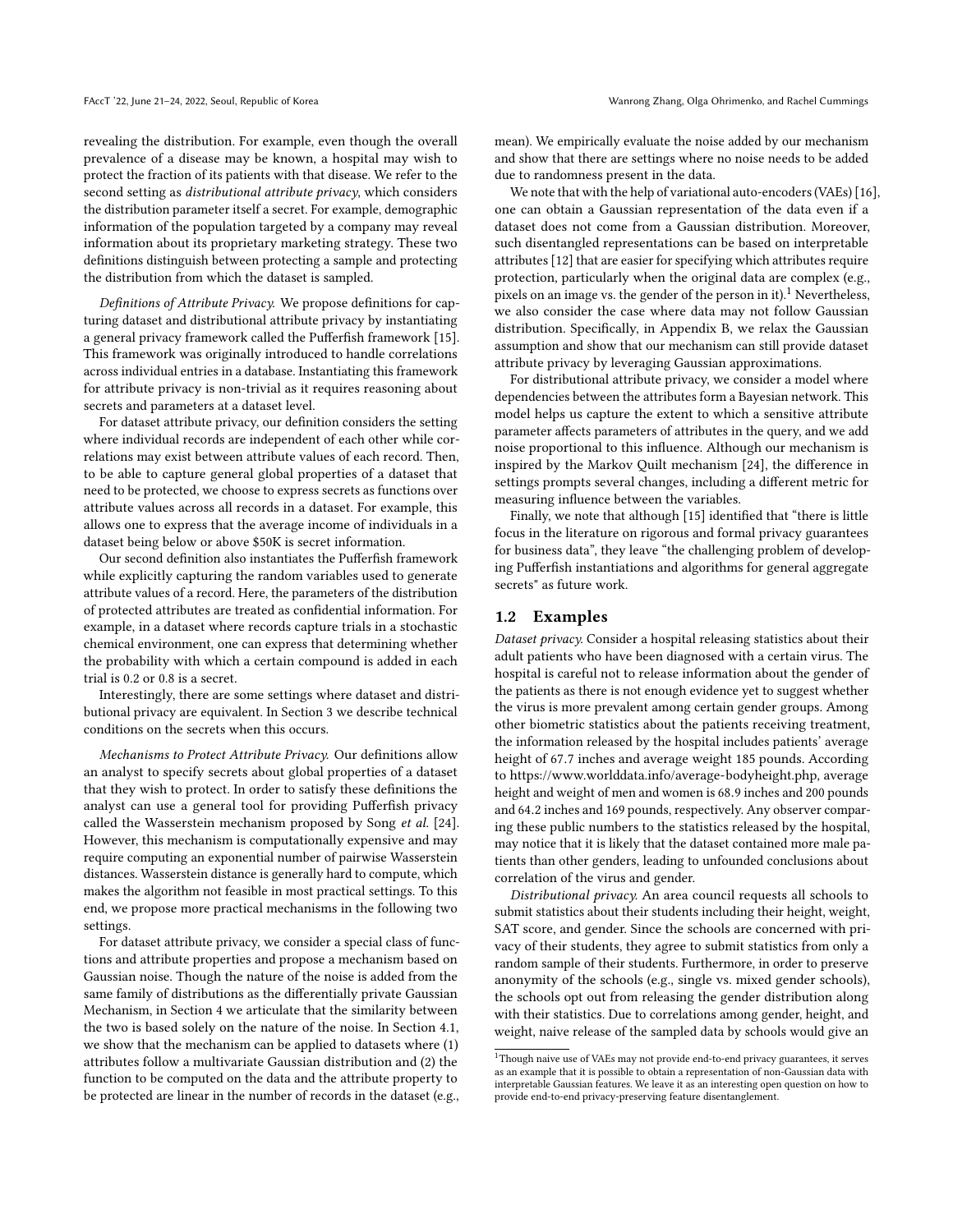indication about the gender distribution of the students where the samples were taken from. As a result, schools' identities could be revealed.

We see that these two examples contrasting the information that needs to be concealed under both privacy notions. In the former it is the distribution of gender among patients, while in the latter it is the distribution of the students from which the sample was taken.

We also note that our examples are reminiscent of algorithmic fairness, and indeed, our definitions are related to group fairness. Our attribute privacy definitions and mechanisms provide statistics that are de-correlated from protected attributes in the dataset, and can be used to satisfy group-blind fairness notions such as demographic parity, where the output of a mechanism (such as labels generated by a classifier) should be independent of protected attributes. We note, however, that our privacy notions would not be suitable for satisfying fairness notions that explicitly incorporate protected attributes to make up for historical injustices, such as affirmative action or fairness through awareness.

### 1.3 Related work

Machine learning models have been shown to memorize and leak data used to train them, raising questions about the release and use of these models in practice. For example, membership attacks [\[22\]](#page-9-14) show that models can leak whether certain records (e.g., patient data) were part of the training dataset or not. Attribute (or feature) privacy attacks, on the other hand, consider leakage of attribute values at an individual level [\[9,](#page-9-15) [23\]](#page-9-8), and property inference attacks show that global properties about datasets can be leaked [\[1,](#page-9-4) [10,](#page-9-6) [20\]](#page-9-7).

Differential privacy (DP) [\[7,](#page-9-2) [8\]](#page-9-16) guarantees individual-level privacy when publishing an output computed on a database, by bounding the influence of any record on the output and adding noise. Importantly, DP does not aim to protect population-level information, and was designed to learn global properties of a dataset without sacrificing individual privacy. DP does provide group privacy guarantees for groups of  $k$  correlated records, but these quantitative guarantees are only meaningful when  $k$  is small relative to the size of the dataset. Syntactically, DP guarantees that if any individual record were to be changed—including all attributes of that record the result of the analysis would be approximately the same. For attribute privacy, we seek similar guarantees if an entire attribute of the dataset were to be changed—including all individuals' values for that attribute. Several works [\[2,](#page-9-17) [3\]](#page-9-18) consider settings where data come from a fixed distribution, as opposed to the set of all possible neighboring datasets as in DP. The corresponding definitions and mechanisms also explicitly specify these data distributions. However, similar to differential privacy, these works focus on hiding the presence or absence of a single record, rather than dataset properties as we consider here.

The Pufferfish framework [\[15\]](#page-9-0) that we instantiate and describe in detail in the following sections, can be seen as a generalization of differential privacy that explicitly states the information that needs to be kept secret and the adversary's background knowledge about the data. Blowfish privacy [\[11\]](#page-9-19) also allows one to express secrets and publicly known information about the data, but expressed as constraints on the data rather than distributions over data. We adapt the Markov Quilt Mechanism from [\[24\]](#page-9-11), who also employ the Pufferfish framework [\[15\]](#page-9-0) for private analysis of correlated data, although they also focus on individual-level privacy. Our focus instead on privacy of dataset properties and distributions leads to a substantially different instantiation of the Pufferfish framework where the secrets are defined over attribute values rather than individual records in the dataset.

Research on algorithmic fairness has proposed several definitions formalizing the idea that machine learning models should not exhibit discrimination based on protected attributes (e.g., gender or race). Demographic parity formalizes fairness by requiring that a classifier's predicted label is independent of an individual's protected attributes. Our notion of dataset attribute privacy is a general framework where one can specify what information about attributes need to be protected, with attribute independence being one such scenario. However, our attribute privacy definitions would not be useful for satisfying other fairness notions that explicitly incorporate protected attributes, such as affirmative action or fairness through awareness [\[6\]](#page-9-10). Moreover, techniques proposed to obtain fair representations of the training data [\[18,](#page-9-20) [25\]](#page-9-21) have been shown to still leak sensitive attributes [\[23\]](#page-9-8) when applied in the privacy context.

## <span id="page-2-2"></span>2 PRELIMINARIES

Pufferfish Privacy. The Pufferfish privacy framework [\[15\]](#page-9-0) consists of three components: a set S of secrets, a set  $Q \subseteq S \times S$  of discriminative pairs, and a class Θ of data distributions. S is a set of possible facts about the database that we might wish to hide. Q is the set of secret pairs  $(s_i, s_j)$ ,  $s_i, s_j \in S$ , that we wish to be indistin-<br>quichable. The class of data distributions  $\Theta$  can be viewed as a set guishable. The class of data distributions Θ can be viewed as a set of conservative assumptions about the underlying distribution that generates the database.

<span id="page-2-1"></span>DEFINITION 1  $((\epsilon, \delta)$ -PUFFERFISH PRIVACY  $[15, 24]^2$  $[15, 24]^2$  $[15, 24]^2$  $[15, 24]^2$  $[15, 24]^2$ ). A mecha-<br>un M is  $(\epsilon, \delta)$ -Pufferfish private in a framework  $(S, \Omega, \Theta)$  if for nism M is  $(\epsilon, \delta)$ -Pufferfish private in a framework  $(S, Q, \Theta)$  if for all  $\theta \in \Theta$  with  $X \sim \theta$ , for all secret pairs  $(s_i, s_j) \in \mathbf{Q}$  such that  $P(s, |\theta) \neq 0$  and  $P(s, |\theta) \neq 0$  and for all  $T \subseteq Range(M)$  we have  $P(s_i|\theta) \neq 0$  and  $P(s_j|\theta) \neq 0$ , and for all  $T \subseteq Range(M)$ , we have

 $P_{\mathcal{M}, \theta}(\mathcal{M}(X) \in T | s_i, \theta) \le \exp(\epsilon) P_{\mathcal{M}, \theta}(\mathcal{M}(X) \in T | s_j, \theta) + \delta.$ 

The Wasserstein Mechanism proposed in [\[24\]](#page-9-11) and defined formally in Appendix C is the first general mechanism for satisfying instantiations of Pufferfish privacy framework. It defines sensitivity of a function  $F$  as the maximum Wasserstein distance between the distribution of  $F(X)$  given two different realizations of secrets  $s_i$ and  $s_j$  for  $(s_i, s_j) \in Q$ . The mechanism then instantiates the Laplace<br>mechanism by outputting  $F(Y)$  plus Laplace poise that scales with mechanism by outputting  $F(X)$  plus Laplace noise that scales with this sensitivity. Although this mechanism works in general for any instantiation of the Pufferfish framework, computing Wasserstein distance for all pairs of secrets is computationally expensive, and will typically not be feasible in practice.

Song et al. [\[24\]](#page-9-11) also gave the Markov Quilt Mechanism (Algorithm 3 in Appendix A) for some special structures of data dependence. It is computationally less expensive than the Wasserstein Mechanism and also guarantees  $(\epsilon, 0)$ -Pufferfish privacy. The Markov Quilt Mechanism of [\[24\]](#page-9-11) assumes that the entries in the input database Y form a Bayesian network, as defined below. These

<span id="page-2-0"></span><sup>&</sup>lt;sup>2</sup>The original definition [\[15\]](#page-9-0) and the one considered in [\[24\]](#page-9-11) is  $(\epsilon, 0)$ -Pufferfish. We extend the definition to  $(\epsilon, \delta)$ -Pufferfish in the natural way.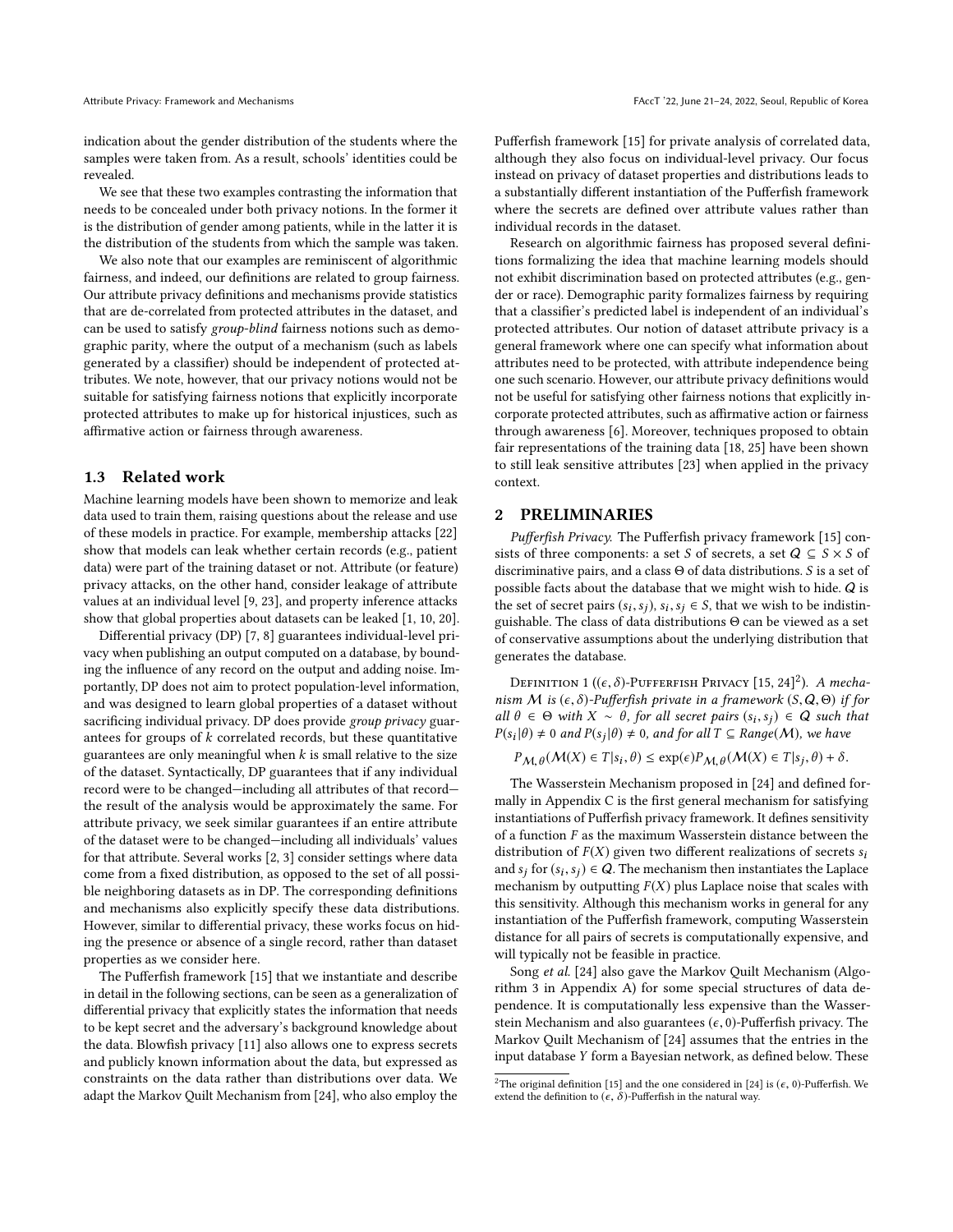entries could either be: (1) the multiple attributes of a single record when the database contained only one record, or (2) the attribute values across multiple records for a single-fixed attribute when the database contained multiple attributes. Hence, the original Markov Quilt Mechanism aims to protect the privacy of a single entry, and it could not accommodate correlations across multiple attributes in multiple records, as we study in this work. Full details of this algorithm are given in Appendix A.

DEFINITION 2 (BAYESIAN NETWORKS). A Bayesian network is described by a set of variables  $Y = \{Y_1, \ldots, Y_n\}$  and a directed acyclic graph  $G = (Y, E)$  whose vertices are variables in Y. The probabilistic dependence on Y induced by the network can be written as:  $Pr(Y_1, \ldots, Y_n) = \prod_{i=1}^n Pr(Y_i | parent(Y_i))$ , where the parent of  $Y_i$  is the vertex connected to  $Y_i$  on the path to the root  $i=1$ <br>d to the vertex connected to  $Y_i$  on the path to the root.

Accuracy. We will measure accuracy of our mechanisms with the following definition. For real-valued outputs, this definition says that the mechanism must output an answer that is at most an additive  $\alpha$  away from the true answer with probability 1 –  $\beta$ . For vector-valued outputs, this notion can be naturally extended using the appropriate norm.

DEFINITION 3 ( $(\alpha, \beta)$ -ACCURACY). A mechanism M with realvalued outputs is  $(\alpha, \beta)$ -accurate for a function F if for all databases X,

 $P(|\mathcal{M}(X) - F(X)| > \alpha) \leq \beta.$ 

## <span id="page-3-0"></span>3 ATTRIBUTE PRIVACY DEFINITIONS

Data model and representation. The dataset  $X$  contains  $n$  records, where each record consists of  $m$  attributes. We view the dataset  $X$ as an  $n \times m$  matrix. In this work, we are interested in privacy of the columns, which represent attributes that a data owner wishes to protect. Thus we refer to the matrix X as  $X = [X_1, \ldots, X_m]$ , where Xi contrast, traditional differential privacy [\[7,](#page-9-2) [8\]](#page-9-16) is concerned with pri- $X_i$  is the column vector related to the *i*th attribute (column). In vacy of the rows of the dataset matrix. We let  $X_i^j$  denote ith attribute value of the ith record. One might think of applying DP to the rows value of the *j*th record. One might think of applying DP to the rows<br>of the transpose of the data matrix, however, using group privacy to of the transpose of the data matrix, however, using group privacy to handle the correlation across the attributes would give poor utility, because the set of correlated attributes to be covered under group privacy might be large relative to the total number of attributes. Moreover, directly applying Pufferfish privacy or Blowfish privacy can only capture the correlation across attributes for a specific individual, rather than the global properties over  $n$  individuals.

Each record is assumed to be sampled i.i.d. from an unknown distribution, where attributes within a single record can be correlated (e.g., consider height and weight). We use  $C \subseteq [m]$  to denote a set of indices of the sensitive attributes that require privacy protection (e.g., race and gender may be sensitive attributes; hair color may be non-sensitive). The data owner wishes to compute a function F over her dataset and release the value (or estimate of the value)  $F(X)$ while protecting some information about the sensitive attributes.

Privacy notions. We distinguish between three kinds of attribute privacy, corresponding to three different types of information the data owner may wish to protect.

*Individual attribute privacy* protects  $X_i^j$  for sensitive attribute *i*  $f_i(x)$  is released. Note that differential privacy provides indiwhen  $F(X)$  is released. Note that differential privacy provides indi-<br>vidual attribute privacy simultaneously for all individuals and all vidual attribute privacy simultaneously for all individuals and all attributes [\[7\]](#page-9-2), but does not protect against individual-level inferences from population-level statistics [\[5\]](#page-9-3). For example, if a DP result shows a correlation between lung disease and smoking, one may infer that a known-smoker in the dataset has an elevated likelihood of lung disease.

Dataset attribute privacy is applicable when the owner wishes to reveal  $F(X)$  while protecting the value of some function  $q(X_i)$  for sensitive attribute  $i \in C$  (e.g., whether there were more Caucasians or Asians present in the dataset).

Distribution attribute privacy protects privacy of a parameter  $\phi_i$  that governs the distribution of *i*th sensitive attribute in the underlying population from which the data are sampled.

The last two notions are the ones put forward in this paper and studied in detail. The difference between them may be subtle depending on  $q$  and  $\phi$ . For example, consider one setting where the sensitive attribute is binary and  $q$  is the fraction of records where this attribute is 1, and another setting where the sensitive attribute is a Bernoulli random variable with parameter  $\phi$ . In this case, q can be seen as an estimate of  $\phi$  based on a sample. The difference becomes particularly relevant in settings where privacy is required for realizations of the dataset that are unlikely under the data distribution, or settings with small datasets where  $q$  is a poor estimate of  $\phi$ .

Formal framework for attribute privacy. The standard notion of differential privacy is not directly applicable to our setting since we are interested in protecting population-level information. Instead, we formalize our attribute privacy definitions using the Pufferfish privacy framework of Definition [1](#page-2-1) by specifying the three components  $(S, Q, \Theta)$ . The distributional assumptions of this framework are additionally useful for formalizing correlation across attributes.

<span id="page-3-1"></span>DEFINITION 4 (DATASET ATTRIBUTE PRIVACY). Let  $(X_1^j, X_2^j)$ 

 $j_m$ ) be a record with m attributes that is sampled from an un-<br>m distribution D, and let  $X - [X, X_m]$  be a dataset of n known distribution D, and let  $X = [X_1, \ldots, X_m]$  be a dataset of n<br>records sampled i i d, from D where X, denotes the (column) yester records sampled i.i.d. from  $D$  where  $X_i$  denotes the (column) vector containing values of the ith attribute of every record. Let  $C \subseteq [m]$  be the set of indices of sensitive attributes, and for each  $i \in C$ , let  $q_i(X_i)$ be a function with codomain  $u^i$ .

A mechanism M satisfies  $(\epsilon, \delta)$ -dataset attribute privacy if it is  $(\epsilon, \delta)$ -Pufferfish private for the following framework  $(S, \mathbf{Q}, \Theta)$ :

Set of secrets:  $S = \{s_a^i := \mathbb{I}[g_i(X_i) \in \mathcal{U}_a^i] : \mathcal{U}_a^i \subseteq \mathcal{U}^i, i \in C\},$ <br>where  $\mathcal{U}^i$  is a certain specified subset of  $\mathcal{U}^i$ where  $\mathcal{U}_a^i$  is a certain specified subset of  $\mathcal{U}^i$ . Set of secret pairs:  $Q = \{ (s_a^i, s_b^i) \in S \times S, i \in C \}$ , which consists<br>of exitain pairs of interest a of certain pairs of interest.

Distribution:  $\Theta$  is a set of possible distributions  $\theta$  over the dataset  $X$ . For each possible distribution  $D$  over records, there exists a  $\theta_{\mathcal{D}} \in \Theta$  that corresponds to the distribution over n i.i.d. samples from D.

This definition defines each secret  $s_d^i$  as the event that  $g_i(X_i)$ <br>tes a value in a particular set  $\mathcal{H}^i$  and the set of secrets S is the takes a value in a particular set  $\mathcal{U}_a^i$ , and the set of secrets S is the collection of all such secrets for all sensitive attributes. This collection a collection of all such secrets for all sensitive attributes. This collection may include all possible subsets of  $\mathcal{U}^{i}$ , or it may include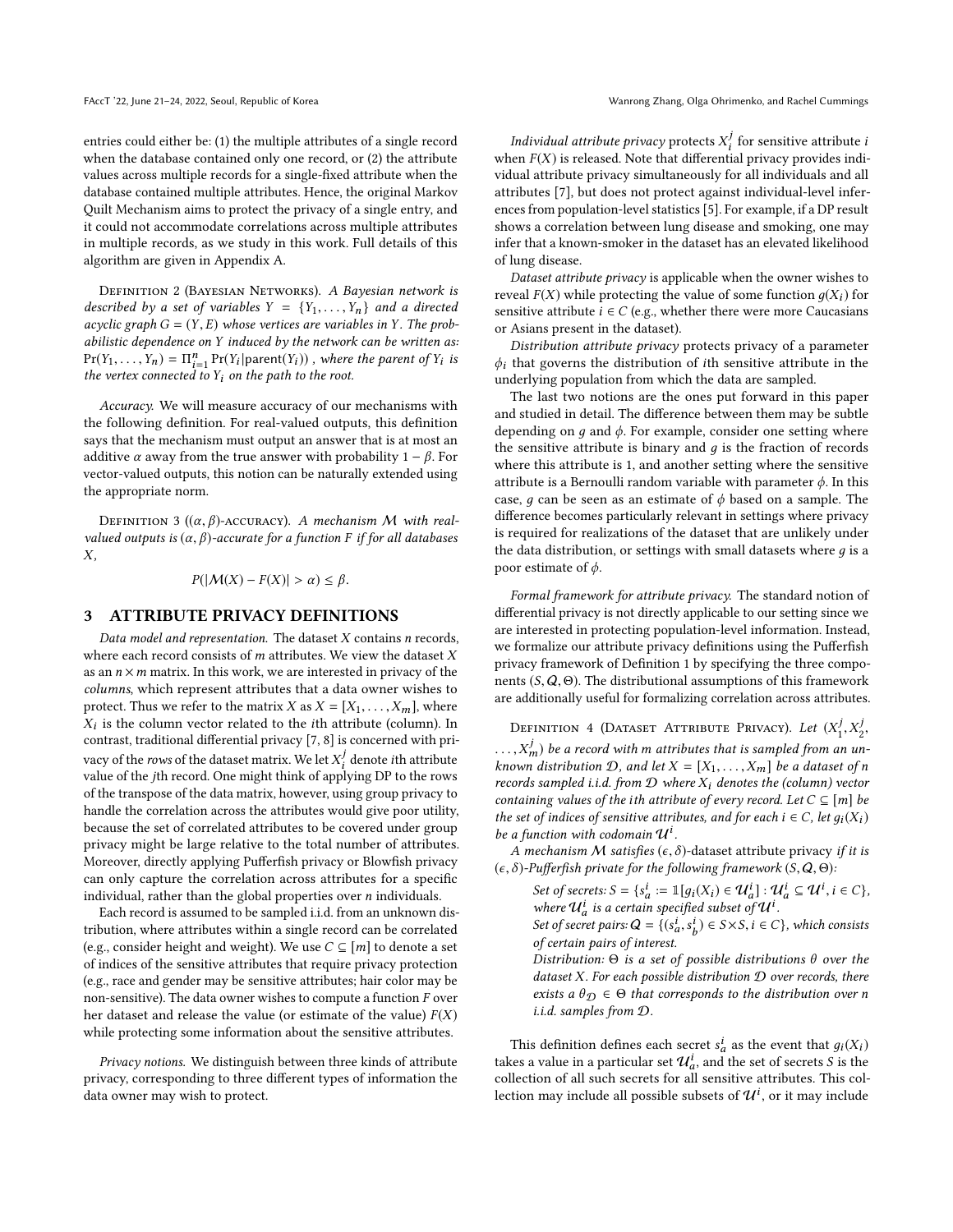only application-relevant events. For example, if all  $\mathcal{U}^i_a$  are singletons, this corresponds to protecting any realization of  $g_i(X_i)$ .<br>Alternatively, the data owner may only wish to protect whether Alternatively, the data owner may only wish to protect whether  $g_i(X_i)$  is positive or negative, which requires only  $\mathcal{U}_a^i = (-\infty, 0)$ <br>and  $\mathcal{U}_a^i = [0, \infty)$ . The set of secret pairs O that must be protected and  $\mathcal{U}_{b}^{i} = [0, \infty)$ . The set of secret pairs Q that must be protected includes all pairs of the gypotes on the same sonsitive ottribute b includes all pairs of the events on the same sensitive attribute. The Pufferfish framework considers distributions  $\theta$  over the entire dataset X, whereas we require distributions  $D$  over records. We resolve this by defining Θ to be the collection of distributions over datasets induced by the allowable i.i.d. distributions over records.

Determining which functions  $q_i$  to consider is an interesting question. For example, in [\[19\]](#page-9-22) the authors show that it is tractable to check whether the output of certain classes of functions evaluated on a dataset reveals information about the output of another query evaluated on the same dataset. Hence, given a function  $F$  whose output a data owner wishes to release, the owner may consider either those  $g_i$ 's about which F reveals information, or those for which verifying perfect privacy wrt F is infeasible. which verifying perfect privacy w.r.t.  $F$  is infeasible.

Let us instantiate the first example in the introduction using the definition above. Suppose a patient's record consists of 5 attributes: gender, height, weight, average blood pressure, and temperature. Exemplar records could be:

 $X^3$  = (male, 79, 225, 119:81, 99)  $X^4$  = (other, 71, 180, 114:79, 102)  $1 = (male, 69, 200, 119.79, 100)$   $X^2 = (female, 59, 200, 115.83, 98)$ 

The hospital wishes to release an average of every column of the dataset except for gender,  $X_1$ , which it deems as the sensitive attribute. That is, the hospital wishes to release a tuple of four values denoting average height, weight, blood pressure, and temperature. In order to provide privacy for the gender attribute, the hospi-tal instantiates Definition [4](#page-3-1) as follows. Given  $n$ , the size of the dataset, it defines  $q_1$  to be a function that counts the fraction of patients in the dataset with gender female. It then declares a set of secrets  $S = {\mathbb{1}[g_1(X_1) = n/2], \mathbb{1}[g_1(X_1) = n/4], \mathbb{1}[g_1(X_1) = n/4]}$  $n/8$ ,  $\mathbb{I}[q_1(X_1) = n/8]$ , capturing the fact that any mechanism M that operates on this data should not allow an attacker to distinguish whether number of females in the dataset is half, a quarter, an eighth or a tenth of the dataset.

<span id="page-4-0"></span>DEFINITION 5 (DISTRIBUTIONAL ATTRIBUTE PRIVACY). Let  $(X_1^j, X_2^j)$ be a record with m attributes that is sampled from an unknown dis-<br>tribution described by a vector of random variables ( $\phi$ ,  $\phi$ ) tribution described by a vector of random variables  $(\phi_1, \ldots, \phi_m)$ , where  $\phi_i$  parameterizes the marginal distribution of  $X_i^j$  conditioned<br>on the values of all  $\phi_1$ , for  $k + i$ , The  $(\phi_1, \ldots, \phi_n)$  are drawn from on the values of all  $\phi_k$  for  $k \neq i$ . The  $(\phi_1, \ldots, \phi_m)$  are drawn from a known joint distribution P, and each  $\phi_1$  has support  $\Phi^i$ , Let  $X =$ a known joint distribution P, and each  $\phi_i$  has support  $\Phi^i$ . Let  $X = \nabla X$ , l he a dataset of n records sampled i i d, from the dis- $[X_1, \ldots, X_m]$  be a dataset of n records sampled i.i.d. from the distribution described by  $(\phi_1, \ldots, \phi_m)$  where  $X_i$  denotes the (column) vector containing values of ith attribute of every record. Let  $C \subseteq [m]$ be the set of indices of sensitive attributes.

A mechanism M satisfies ( $\epsilon$ ,  $\delta$ )-distributional attribute privacy if it is  $(\epsilon, \delta)$ -Pufferfish private for the following framework  $(S, \mathbf{Q}, \Theta)$ :

Set of secrets:  $S = \{s_a^i := \mathbb{I}[\phi_i \in \Phi_a^i] : \Phi_a^i \subset \Phi^i, i \in C\}$ , where<br>  $\Phi_a^i$  is certain specified subset of  $\Phi^i$ .<br>
Set of secret pairs:  $O = \{ (s_a^i, s_a^i) \in S \times S, i \in C\}$ , which consiste

Set of secret pairs:  $Q = \{(s_a^i, s_b^i) \in S \times S, i \in C\}$ , which consists<br>of exitain pairs of interest a of certain pairs of interest.

Distribution:  $\Theta$  is a set of possible distributions  $\theta$  over the dataset X. For each possible  $\phi = (\phi_1, \ldots, \phi_m)$  describing the conditional marginal distributions for all attributes, there exists  $a \theta_{\phi} \in \Theta$  that corresponds to the distribution over n i.i.d. samples from the distribution over records described by  $\phi$ .

This definition naturally parallels Definition [4,](#page-3-1) with the attributespecific random variable  $\phi_i$  taking the place of the attribute-specific function  $q_i(X_i)$ . Although it might seem natural for  $\phi_i$  to define the marginal distribution of the ith attribute, this would not capture the correlation across attributes that we wish to study. Instead,  $\phi_i$ defines the conditional marginal distribution of the ith attribute given all other  $\phi_{\neq i}$ , which does capture such correlation. This also<br>allows the distribution  $\theta$  over datasets to be fully specified given allows the distribution  $\theta$  over datasets to be fully specified given these parameters and the size of the dataset.

More specifically, we model attribute distributions using standard notion of Bayesian hierarchical modeling. The  $(\phi_1, \ldots, \phi_m)$ can be viewed as a set of hyperparameters of the distributions of the attributes, and P as hyper-priors of the hyperparameters. The distribution  $P$  is captured in  $\Theta$ , and the distribution of attribute Figure structure  $\dot{\theta}$  are conditional marginal distribution for attribute *i*: it is<br>describes the conditional marginal distribution for attribute *i*: it is is governed by a realization of the random variable  $\phi_i$ . The  $\phi_i$  cribes the conditional marginal distribution for attribute *i*: it is the hyperparameter of the probability of  $X_i$  given hyperparameters of all other attributes  $P(X_i | \phi_1, \ldots, \phi_{i-1}, \phi_{i+1}, \ldots, \phi_m)$ . We make the "naive" conditional independence assumption that all attributes  $X_i$  are mutually independent conditional on the set of parameters  $(\phi_1, \ldots, \phi_m)$ , hence,  $(\phi_1, \ldots, \phi_m)$  fully capture the distribution of a record. The "naive" conditional independence is a common assumption in probabilistic models, and naive Bayes is a simple example that employs this assumption.

Let us instantiate the second example in the introduction using the definition above. Suppose an all-girls school takes a sample of their students, where each student record contains 4 attributes: gender, height, weight, and SAT score. Exemplar records could be:

| $X^1$ = (female, 69, 200, 1250) | $X^2$ = (female, 59, 200, 1300)  |
|---------------------------------|----------------------------------|
| $X^3$ = (female, 79, 225, 1400) | $X^4$ = (female, 71, 180, 1410). |

,...,  $\mathcal{X}_{m}^{\text{an}}$  bund average height, weight, and SA1 score. In order to provide<br>privacy for the gender attribute, the school instantiates Definition denoting average height, weight, and SAT score. In order to provide The school is asked to release an average of every column of the dataset except for gender,  $X_1$ , which it regards as a sensitive attribute. That is, the school wishes to release a tuple of three values [5](#page-4-0) as follows. It models  $X_1$  as a Bernoulli random variable where  $\phi_1$  is the probability of a record having a female attribute. It then declares a set of secrets corresponding to protected values of  $\phi_1$  to be  $S = {\mathbb{1}[\phi_1 = 0], \mathbb{1}[\phi_1 = 0.5], \mathbb{1}[\phi_1 = 1]}$ . This captures the fact that any mechanism  $M$  that operates on this data should not allow an attacker to distinguish whether the data was sampled from the population with no, 50%, or all female students. The school may consider the set of possible distributions Θ to contain all gender distributions represented at schools in the district, or it may consider all possible distributions with support [0, <sup>1</sup>].

Dataset vs. Distributional privacy. Suppose there exists an unbiased estimator for the distribution parameter  $\phi_i$  corresponding to the secrets. Then we can achieve distributional attribute privacy by using dataset attribute private mechanisms (such as those given in Section [4\)](#page-5-0) with the secrets defined as values of this unbiased estimator. In the last example, a function  $g_1$  that computes an average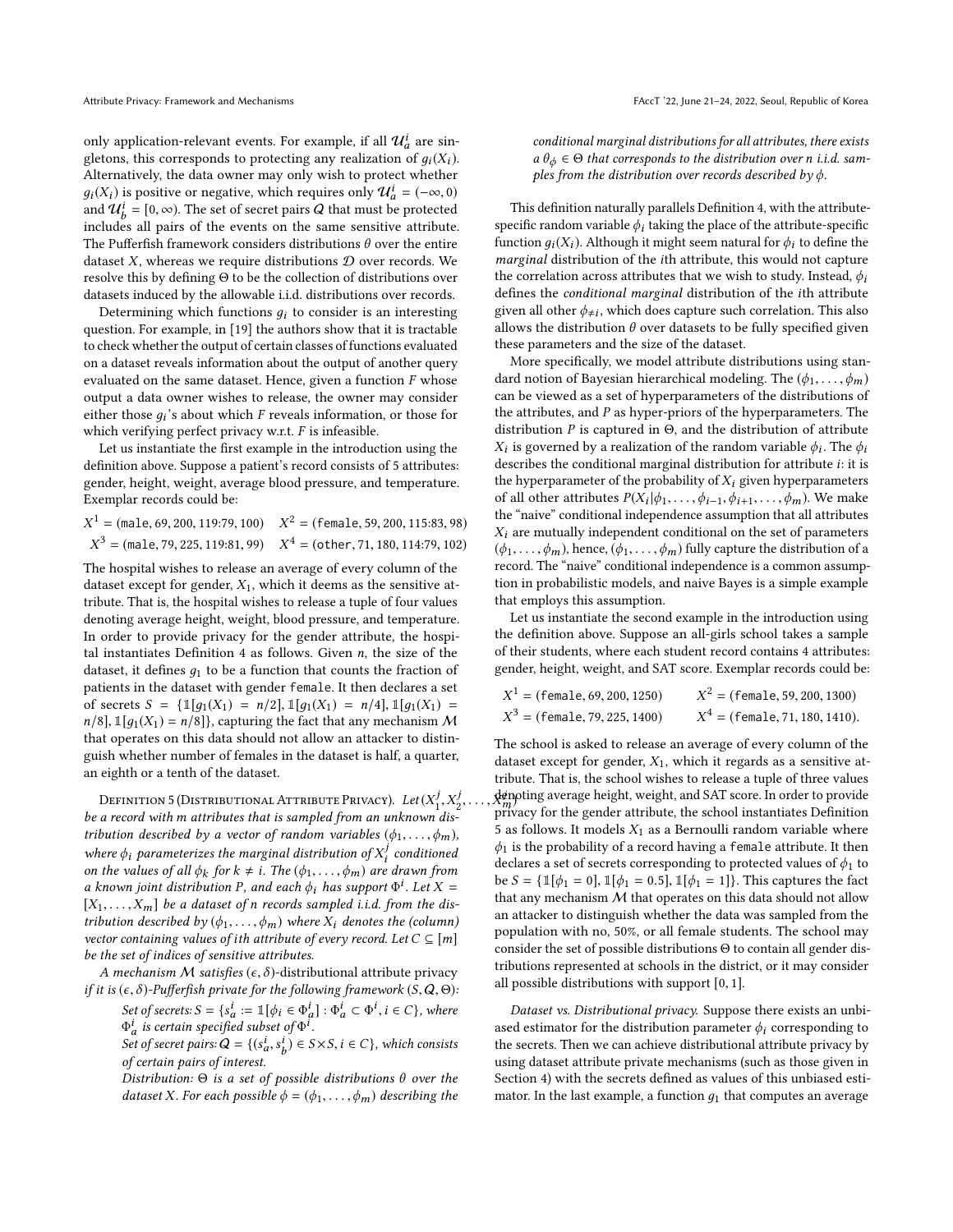FAccT '22, June 21-24, 2022, Seoul, Republic of Korea Wanter Wanter Wanrong Zhang, Olga Ohrimenko, and Rachel Cummings

number of female patients in the dataset is an unbiased estimator for  $\phi_1$ . Hence, one could also instantiate this example using the dataset attribute privacy with secrets based on the value of  $q_1$ . However, such unbiased estimators do not always exist. In these cases, it is necessary to use mechanisms designed for distributional attribute privacy (such as those given in Section [5\)](#page-7-0). In general, unbiased estimators do not exist for quantities that cannot be written as a polynomial of degree less than the population size  $n$  [\[17\]](#page-9-23).

Mechanisms for attribute privacy. Since both of our attribute privacy definitions are instantiations of the Pufferfish privacy framework, one could easily apply the Wasserstein Mechanism [\[24\]](#page-9-11) to satisfy  $(\epsilon, 0)$ -attribute privacy for either of our definitions. The Wasserstein distance metric has also been used to calibrate noise in prior work on distributional variants of differential (individuallevel) privacy [\[13,](#page-9-24) [14\]](#page-9-25). However, as described in Section [2,](#page-2-2) implementing this mechanism requires computing Wasserstein distance between the conditional distribution on  $F(X)$  for all pairs of secrets in Q. Computing exact Wasserstein distance is known to be computationally expensive, and our settings may require exponentially many computations in the worst case. In the remainder of the paper, we provide algorithms that satisfy each of these privacy definitions, focusing on dataset attribute privacy in Section [4](#page-5-0) and distributional attribute privacy in Section [5.](#page-7-0) We formally discuss the (computationally more expensive) Wasserstein Mechanism along with concrete examples of its instantiation in Appendix C.

## <span id="page-5-0"></span>4 THE GAUSSIAN MECHANISM FOR DATASET ATTRIBUTE PRIVACY

In this section we consider dataset attribute privacy as introduced in Definition [4.](#page-3-1) In this setting, an analyst wants to publish a function  $F$  evaluated on her dataset  $X$ , but is concerned about an adversary observing  $F(X)$  and performing a Bayesian update to make inferences about a protected quantity  $q_i(X_i)$ . We propose a variant of the Gaussian Mechanism [\[8\]](#page-9-16) that satisfies dataset attribute privacy when  $F(X)$  conditioned on  $g_i(X_i)$  follows a Gaussian distribution, with constant variance conditioned on  $q_i(X_i) = a$  for all a.

Although this setting is more restrictive, it is still of practical interest. For example, it can be applied when  $X$  follows a multivariate Gaussian distribution and  $q_i$  and F are linear with respect to the entries of  $X$ , as we show in the instantiation of our mechanism in Section [4.2.](#page-6-0) We also note that using variational auto-encoders (VAEs) [\[12,](#page-9-13) [16\]](#page-9-12), it is possible to encode data from other distributions using a Gaussian representation with interpretable features. This would then allow an analyst to specify which latent features are deemed sensitive for the data, even if the original features are less descriptive (e.g., pixels on an image vs. the gender of the person in it).

In Appendix B, we propose the Attribute-Private Gaussian Mechanism for non-Gaussian data that does not make the above assumptions. In particular, the mechanism allows the analyst to use Gaussian approximations to characterize the conditional distribution of  $F(X)$  given  $g_i(X_i)$ , while still providing formal dataset attribute privacy guarantees. Further details are deferred to the appendix.

### <span id="page-5-1"></span>4.1 Attribute-Private Gaussian Mechanism

Algorithm [1](#page-5-2) presents the Attribute-Private Gaussian Mechanism for answering a real-valued query  $F(X)$  while protecting the values of  $q_i(X_i)$  for  $i \in C$ . Much like the Gaussian Mechanism for differential privacy [\[8\]](#page-9-16), the Attribute-Private Gaussian Mechanism first computes the true value  $F(X)$ , and then adds a Gaussian noise term with mean zero and standard deviation that scales with the sensitivity of the function. However, sensitivity of  $F$  in the attribute privacy setting is defined with respect to each secret attribute  $X_i$ as,

<span id="page-5-3"></span>
$$
\Delta_i F = \max_{\theta \in \Theta} \max_{(s_a^i, s_b^i) \in Q} \left| \mathbb{E} \left[ F(X) | s_a^i, \theta \right] - \mathbb{E} \left[ F(X) | s_b^i, \theta \right] \right|.
$$
 (1)

This differs from the sensitivity notion used in differential privacy in two key ways. First, we are concerned with measuring changes to the value of  $F(X)$  caused by changing secrets  $s_d^i$  corresponding<br>to realizations of  $g(X)$  rather than by changing an individual's to realizations of  $g_i(X_i)$ , rather than by changing an individual's<br>data. Second, we assume our data are drawn from an unknown undata. Second, we assume our data are drawn from an unknown underlying distribution  $\theta$ , so  $F(X)$  is a random variable. Our attribute privacy sensitivity bounds the maximum change in posterior expected value of  $F(X)$  in the worst case over all distributions and pairs of secrets for each attribute. We note that if  $F(X)$  is independent of the protected attribute  $X_i$ , then  $\Delta_i F = 0$  and no additional<br>noise is needed for privacy. The Attribute-Private Gaussian Mechanoise is needed for privacy. The Attribute-Private Gaussian Mechanism of Algorithm [1](#page-5-2) further benefits from the inherent randomness of the output  $F(X)$ . In particular, it reduces the variance  $\sigma^2$  of the noise added by the conditional variance of  $F(Y)$  given  $g(Y)$  and noise added by the conditional variance of  $F(X)$  given  $q_i(X_i)$  and  $\theta$ , as the sampling noise can mask some of the correlation. Hence, privacy also comes for free if the function of interest has low correlation with the protected attributes. A similar observation is made by "noiseless" mechanisms in [\[2,](#page-9-17) [3\]](#page-9-18) that show that the uncertainly that comes from some data distributions can be leveraged to protect individual record privacy without additional noise.

Algorithm [1](#page-5-2) can be easily extended to handle vector-valued queries with  $F(X) \in \mathbb{R}^k$  and sensitive functions  $g_i$  over multiple attributes by changing  $\Lambda_i F$  in Equation (1) to be the maximum attributes by changing  $\Delta_i F$  in Equation [\(1\)](#page-5-3) to be the maximum  $\ell_2$  distance rather than absolute value. Additionally, the noise adjustment for each attribute should be based on the conditional covariance matrix of  $F(X)$  rather than the conditional variance.

<span id="page-5-2"></span>Algorithm 1 Attribute-Private Gaussian Mechanism, APGM(X, F, {q<sub>i</sub>}, C, {S, Q,  $\Theta$ },  $\epsilon$ ,  $\delta$ ) for dataset attribute privacy.

**Input:** dataset  $X$ , query  $F$ , functions  $g_i$  for protected attributes  $i \in C$ , framework  $\{S, Q, \Theta\}$ , privacy parameters  $\epsilon$ ,  $\delta$ Set  $\sigma^2 = 0$ ,  $c = \sqrt{2 \log(1.25/\delta)}$ .<br>for each  $i \in C$  do. for each  $i \in C$  do Set  $\Delta_i F = \max_{\theta \in \Theta} \max_{(s_a^i, s_b^i) \in \mathcal{Q}} \left| \sum_{i=1}^{n} \sum_{j=1}^{n} \alpha_j \right|$  $\mathbb{E}\left[F(X)|s_i^a\right] - \mathbb{E}\left[F(X)|s_i^b\right]$ **if**  $(c\Delta_i F/\epsilon)^2 - \min_{\theta \in \Theta} \text{Var}(F(X)|g_i(X_i), \theta) \ge \sigma^2$  **then**<br>Set  $\sigma^2 - (c\Delta F/\epsilon)^2 - \min_{\theta \in \Theta} \text{Var}(F(X)|g_i(X_i), \theta)$  $\big\}$ Set  $\sigma^2 = (c\Delta_i F/\epsilon)^2 - \min_{\theta \in \Theta} \text{Var}(F(X)|g_i(X_i), \theta).$ if  $\sigma^2 > 0$  then<br>Sample 7 Sample  $Z \sim \mathcal{N}(0, \sigma^2)$ .<br>Peturn  $F(Y) + Z$ Return  $F(X) + Z$ . else Return  $F(X)$ .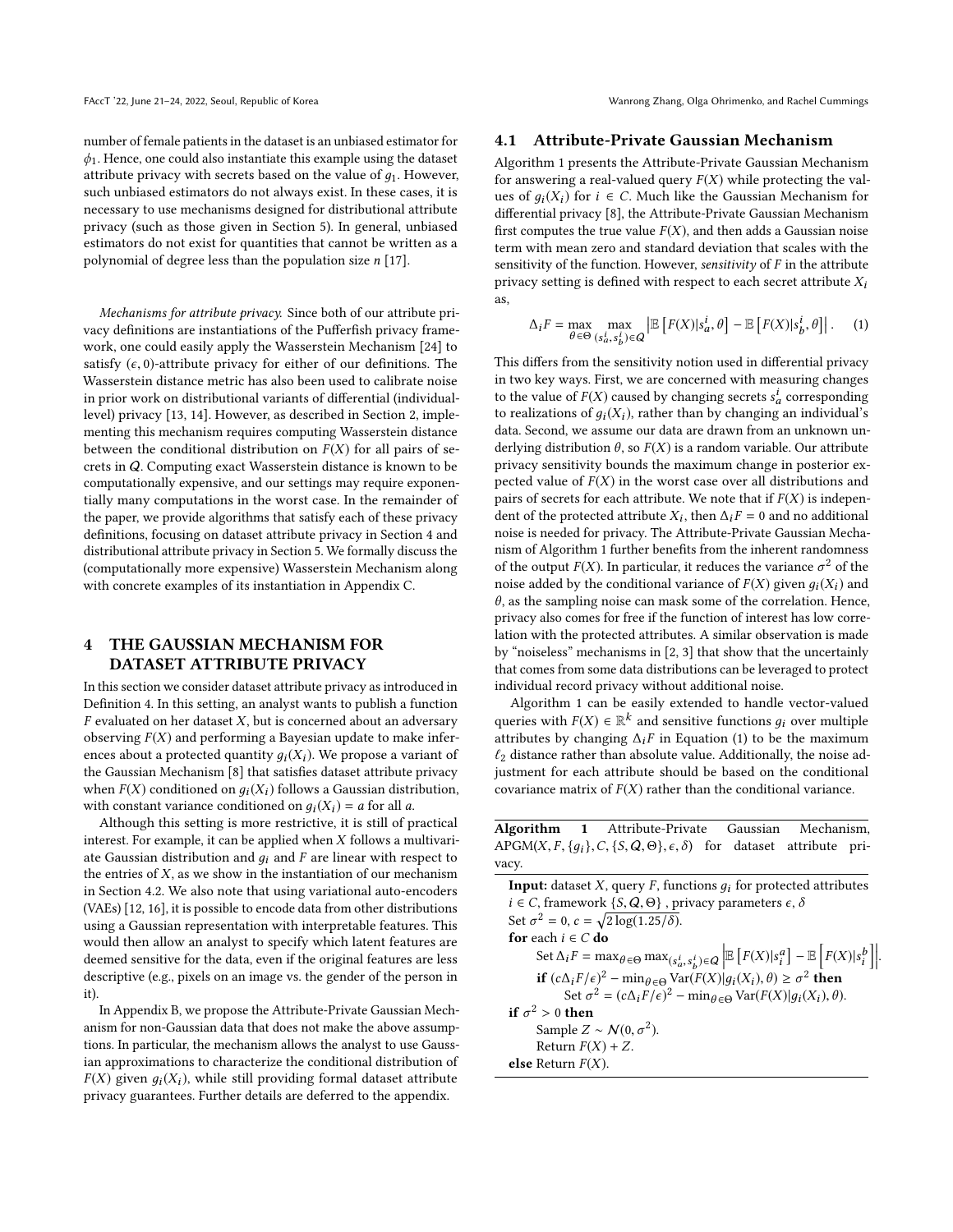Theorem 1. The Attribute-Private Gaussian Mechanism  $APGM(X, F, \{q_i\}, C, \{S, Q, \Theta\}, \epsilon, \delta)$  in Algorithm [1](#page-5-2) is  $(\epsilon, \delta)$ -dataset attribute private when  $F(X)|g_i(X_i)$  is Gaussian distributed for any  $\theta \in \Theta$  and  $i \in C$ .

Privacy follows from the observation that the summation of  $F(X)$  and the Gaussian noise Z is Gaussian distributed conditioned on any secrets, and the probabilities of the output conditioned on any pairs of secrets have the same variance with mean difference  $\Delta_i$ F. Since we bound the ratio of the two probabilities caused by shifting this variable, the analysis reduces to the proof of Gaussian mechanism in differential privacy. The full proof of the theorem appears in Appendix D.

High probability additive accuracy bounds on the output of Algorithm [1](#page-5-2) can be derived using tail bounds on the noise term Z based on its variance  $\sigma^2$ . The formal accuracy guarantee is stated<br>in Theorem 2, which follows immediately from tail bounds of a in Theorem [2,](#page-6-1) which follows immediately from tail bounds of a Gaussian.

<span id="page-6-1"></span>Theorem 2. The Attribute-Private Gaussian Mechanism APGM(X, F, {q<sub>i</sub> }, C, {S, Q,  $\Theta$ },  $\epsilon$ ,  $\delta$ ) in Algorithm [1](#page-5-2) is  $(\alpha, \beta)$ -accurate for any  $\beta > 0$  and

$$
\alpha = \sqrt{\max\{0, \max_{i \in C} \{ (c\Delta_i F/\epsilon)^2 - \min_{\theta \in \Theta} \text{Var}(F(X)|g_i(X_i), \theta) \} \} \Phi^{-1}}
$$
  
(1 -  $\frac{\beta}{2}$ ),

where  $c = \sqrt{2 \log(1.25/\delta)}$  and  $\Phi$  is the CDF of the standard normal distribution distribution.

In general, if  $F(X)$  is independent of, or only weakly correlated with the protected functions  $q_i(X_i)$ , then no noise is needed is preserve dataset attribute privacy, and the mechanism can output the exact answer  $F(X)$ . On the other hand, if  $F(X)$  is highly correlated with  $q_i(X_i)$ , we then consider a tradeoff between the sensitivity and the variance of  $F(X)$ . If the variance of  $F(X)$  is relatively large, then  $F(X)$  is inherently private, and less noise is required. If the variance of  $F(X)$  is small and the sensitivity of  $F(X)$  is large, the mechanism must add a noise term with large  $\sigma^2$ , resulting in low<br>accuracy with respect to the true answer. In contrast to individual accuracy with respect to the true answer. In contrast to individual privacy, the accuracy of the mechanism will decrease as the number of records *n* goes to  $\infty$ , because more records will reveal the global information more accurately (the variance of  $F(X)$  decreases). To make these statements more concrete and understandable, Section [4.2](#page-6-0) provides a concrete instantiation of Algorithm [1.](#page-5-2)

## <span id="page-6-0"></span>4.2 Instantiation with Gaussian distributed data

In this section, we show an instantiation of our Attribute-Private Gaussian Mechanism when the joint distribution of the  $m$  attributes is multivariate Gaussian. The privacy guarantee of this mechanism requires that  $F(X)|q_i(X_i)$  is Gaussian distributed, which is satisfied when  $g_i$  and F are linear with respect to the entries of X. For simplicity of illustration, we will choose both  $F(X)$  and all  $g_i(X_i)$ to compute averages.

We continue with our example from Section [3](#page-3-0) with a dataset that consists of patients' information including gender  $X_{\text{endr}}$ , heights  $X_{\text{h}}$ , weights  $X_{\mathbf{w}}$ , blood pressure  $X_{\mathbf{b}}$ , and temperature  $\tilde{X}_{\mathbf{t}}$ . The hospital wishes to release the average weight of its patients, so  $F(X) =$  $\frac{1}{n} \sum_{j=1}^{n} X_{\text{w}}^{j}$ . The hospital also wants to prevent an adversary from  $\frac{1}{n} \sum_{j=1}^{n} X_w$ . The hospital also wants to prevent an adversary from<br>inferring the proportion of females among their patients, so  $C =$ <br> $\begin{bmatrix} \text{grad } g(X) & \text{if } \sum_{k=1}^{n} |I(X)| & \text{if } \text{grad } g(X) \end{bmatrix}$ {gndr} and  $g(X_{\text{gndr}}) = \frac{1}{n} \sum_{j=1}^{n} \mathbb{I}[X_{\text{gndr}}^{j} = \text{female}].$ 

To instantiate our framework, let  $s_d^i$  denote the event that  $g(X_i) =$ <br>If  $g(X_i)$  has support  $JI^i$  then the set of secrets is  $S = \{s_i^i : g \in I\}$ a. If  $g(X_i)$  has support  $\mathcal{U}^i$ , then the set of secrets is  $S = \{s_a^i : a \in \mathcal{U} \}$  and the set of secret pairs is  $Q = \{s_a^i : a \in \mathcal{U} \}$  is  $a, b \in \mathcal{U}$  $\mathcal{U}^i$ ,  $i \in C$ }, and the set of secret pairs is  $Q = \{(s_a^i, s_b^i) : a, b \in \mathbb{R}^d : a \in C \}$  $u^i$ ,  $a \neq b$ ,  $i \in C$ . In the above example, setting a pair of secrets  $\begin{pmatrix} \text{end }$  and  $\begin{pmatrix} \text{end }$ ĺ gndr<br>  $n/2$ , s<br>
spital  $g_{n/4}^{(g)}$  to  $(g(X_{\text{gndr}}) = n/2, g(X_{\text{gndr}}) = n/4)$  captures that the wishes to hide whether the proportion of female patients hospital wishes to hide whether the proportion of female patients is 50% or 25%.

Each  $\theta \in \Theta$  is a distribution over *n* i.i.d. samples from an underlying multivariate Gaussian distribution with mean  $(\mu_1, \dots, \mu_m)^T$ <br>and covariance matrix  $(V \cdot)$ ,  $i \in [m]$ , where  $V \cdot - V \cdot$  is the co and covariance matrix  $(V_{ij})$ ,  $i, j \in [m]$ , where  $V_{ij} = V_{ji}$  is the covariance between  $X_i$  and  $X_j$  if  $i \neq j$ , and  $V_{ii}$  is the variance of  $X_i$ .<br>We note that the beight, weight, and gender attributes may not We note that the height, weight, and gender attributes may not be Gaussian distributed in practice. Hence, the choice of whether to use the Attribute-Private Gaussian Mechanism for Gaussian or non-Gaussian data should be determined by the practitioner. See Appendix B for a version of Algorithm [1](#page-5-2) that does not rely on assumptions of Gaussian-distributed data.

Suppose we want to guarantee ( $\epsilon$ ,  $\delta$ )-dataset attribute privacy through the Attribute-Private Gaussian Mechanism. Then we need to first compute  $\mathbb{E}\left[F(X)|s_d^i\right]$  and  $\text{Var}(F(X)|s_d^i)$  for each  $i \in C$ .<br>Let *i* denote the index of the attribute averaged in  $F(X)$ . By the Let *j* denote the index of the attribute averaged in  $F(X)$ . By the properties of a multivariate Gaussian distribution, the distribution properties of a multivariate Gaussian distribution, the distribution of  $F(X)$  conditional on  $g(X_i) = a$  is Gaussian  $\mathcal{N}(\bar{\mu}_a, \bar{V})$ , where  $\bar{\mu}_a = \mu_j + \frac{V_{ij}}{V_{ii}}$ <br>diameter of *d l*  $\frac{V_{ij}}{V_{ii}}(a - \mu_i)$  and  $\bar{V} = \frac{1}{n}$ <br>
(*I* as  $d(1) = \max_{i \in \mathcal{I}}$  $\frac{1}{n}(V_{jj} - \frac{1}{V})$ 2 i j  $\int$ <sup>Vii</sup> ). We define the diameter of  $\hat{U}$  as  $d(U) = \max_{a,b \in \mathcal{U}} |a-b|$ . The sensitivity is:  $\Delta_i F = \max_{(s_a^i, s_b^i) \in Q} |\bar{\mu}_a - \bar{\mu}_b| = \frac{V_{ij}}{V_{ii}}$  $\frac{v_{ii}}{v_{ii}}$  $\max_{a,b \in \mathcal{U}} |a-b| = \frac{V_{ij}}{V_{ii}}$  $\frac{V_{ij}}{V_{ii}}d(\mathcal{U}).$ ibuto Y To ensure  $(\epsilon, \delta)$ -dataset attribute privacy for protected attribute  $X_i$ , the variance of the Gaussian noise must be at least  $(c \frac{V_{ij} d(\mathcal{U})}{V_{ii} \epsilon})^2$  –  $\frac{1}{n}(V_{jj}-\frac{V_{ij}^2}{V_{ii}})$  for  $c = \sqrt{2 \log(1.25/\delta)}$  as in Algorithm 1. Adding  $n \times J$   $V_{ii}$  $\frac{V_i^2}{V_i^2}$ ) for  $c = \sqrt{2 \log(1.25/\delta)}$  as in Algorithm [1.](#page-5-2) Adding Gaussian noise with variance  $\sigma^2 = \max_{i \in C} \{ (c \frac{V_{ij} d(\mathcal{U})}{V_{ij} \epsilon})^2 - \frac{1}{n} (V_{jj} - \frac{V}{V_{ij} \epsilon})^2 \}$ will provide  $(\epsilon, \delta)$ -dataset attribute privacy for all protected at- $\frac{ij}{\sqrt{2}})\}$ tributes.

We note that  $\sigma^2$  is monotonically increasing with respect to  $V_{ij}$ , at is, our Attribute-Private Gaussian Mechanism will add less That is, our Attribute-Private Gaussian Mechanism will add less noise to the output if the query  $F$  is about an attribute which has a low correlation with the protected attributes.

So far we have discussed about the case when Θ only consists of one distribution, in order to show the impact of  $V_{ij}$ . For the general case, the sensitivity  $\Delta_i F$  is  $\max_{\theta \in \Theta} \frac{V_{ij}}{V_{ii}} d(\mathcal{U})$ , and the noise is scaled with variance  $\sigma^2 = \max_{i \in C} \{ (c \max_{\theta \in \Theta} \frac{V_{ij} d(\mathcal{U})}{V_{ii} \epsilon} \}$  $\frac{j d(\mathcal{U})}{V_{ii} \epsilon}$ <sup>2</sup> –  $\min_{\theta \in \Theta} \frac{1}{n}$  $\frac{1}{n}(V_{jj} - \frac{1}{V})$ 2 i j Vi i )}.

Experiments. In this section we evaluate our Algorithm [1](#page-5-2) in the above Gaussian setting. The goal of the experiments is to empirically evaluate how sensitivity affects accuracy of the results, and to demonstrate cases where no noise needs to be injected. We generate a synthetic dataset of 50 patient records as follows. Gender  $X_{\text{gndr}}$  is generated by Bernoulli(.6) with 1 representing female and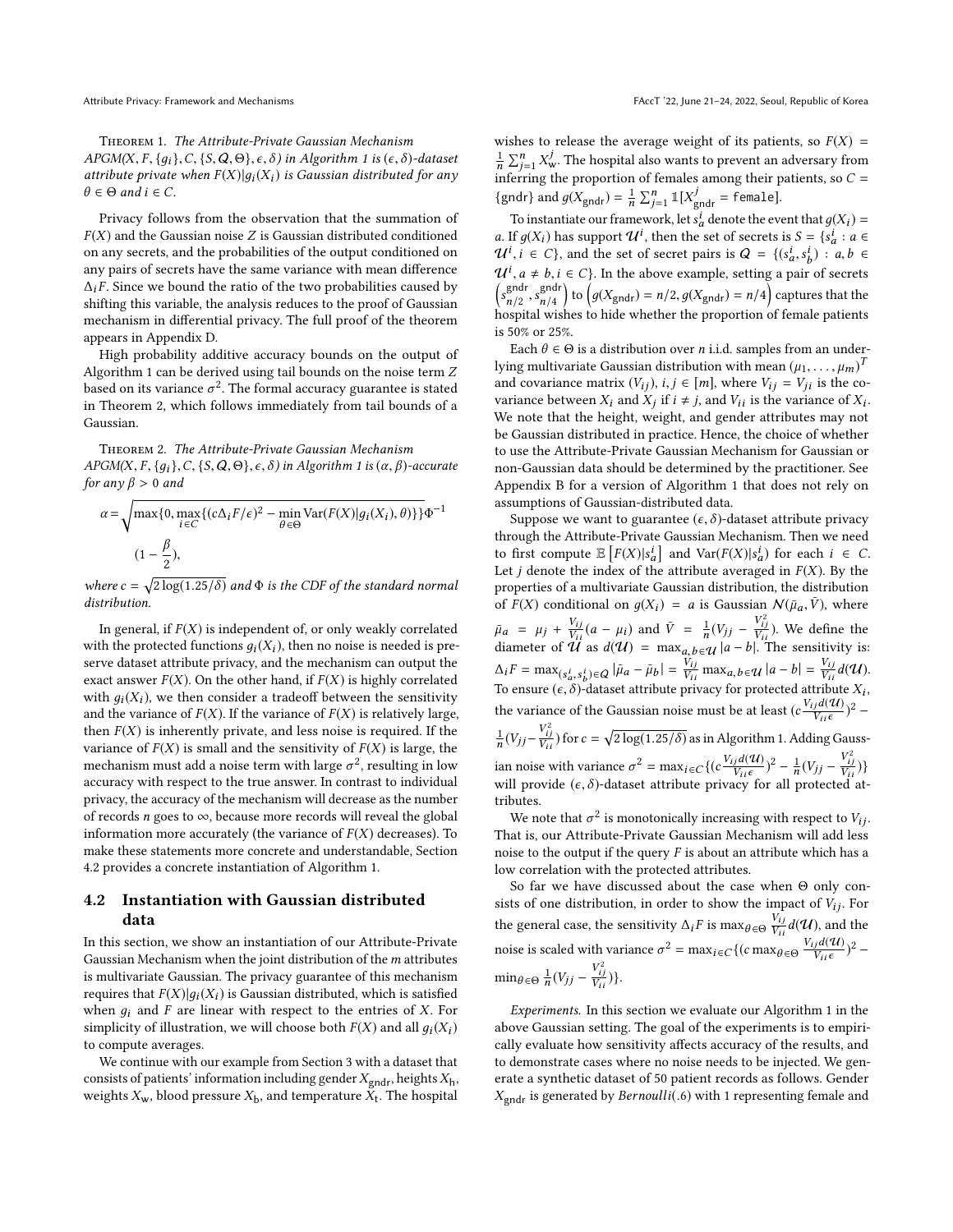0 representing all other genders. If female, then we generate heights  $X_h$  from  $N(65, 3)$  and heights  $X_h$  from  $N(70, 3)$ , otherwise. For any given heights  $X_h$ , we generate the corresponding weights  $X_w$  by  $N(3.6x_w - 90, 15)$ . Since temperature is irrelevant to gender, we generate the temperature column by  $N(98.6, 0.5)$ , and we generate the blood pressure by  $N(100, 3)$  for female [\[21\]](#page-9-26) and  $N(106, 3)$ , otherwise.

We now describe the set Θ of possible distributions. We assume the possible conditional distributions of weights is  $\{N(k_1x_w$  $k_2$ , 15) :  $k_1 \in (3, 3.5), k_2 \in (80, 90)$ ; the possible conditional distribution of heights is  $\{N(\mu_F, 3), \mu_F \in (64, 66)\}\$ if female and  ${N(\mu_O, 8), \mu_O \in (69, 71)}$  otherwise; the possible conditional distribution of blood pressure is  $N(b_F, 10)$  if female and  $N(b_O, 10)$  otherwise with  $6 \le b_F - b_O \le 10$ ; the possible distribution of temperature  $N(t_F, 2)$  if female and  $N(t_O, 2)$  otherwise with  $0 \le t_F - t_O \le 0.3$ . The possible distributions of gender is  $\{Bernoulli(p), p \in (.25, .75)\}.$ 

An analyst wishes to release aggregate statistics of the record attributes while hiding whether proportion of female patients is above 50% or below 50%. Therefore, the set of secrets is defined as  $Q = \{(s_a^{\text{gndr}}, s_b^{\text{gndr}}) : a \in (.25, .5), b \in (.5, .75)\}$ . We now evaluate  $\alpha$   $(\alpha_a, \beta_b)$  or  $\alpha = (\alpha_a, \alpha_b)$  or  $\alpha$  is  $(\alpha_b, \alpha_b)$ . one of the following statistics: the average weight, the average blood pressure and the average temperature. We set  $\epsilon = 1$  and  $\delta = 10^{-3}$ . We report accuracy results over an average of 100 runs.

Releasing average weight  $F_1$ : Given the above parameters, the sensitivity of  $F_1$  is  $\Delta_{\text{gndr}}F_1 = 3.5 \text{ max } |\mu_F - \mu_O| \text{ max } |a - b|$ 6.125 and the variance is  $Var(F_1|s_a^{\text{gndr}}) = 4.5$ . The true av-<br>erage of weights in the simulated dataset is 161.33, and the erage of weights in the simulated dataset is 161.33, and the<br>average absolute error of Algorithm 1 is 18.90 average absolute error of Algorithm [1](#page-5-2) is <sup>18</sup>.90.

Releasing average blood pressure  $F_2$ : The sensitivity is now  $\Delta_{\text{gndr}}F_2 = \max |b_F - b_O| \max |a - b| = 10 * 0.25 = 2.5$  and the variance is  $\text{Var}(F_2 | s^{gndr}_{a}) = 2$ . The true average blood<br>pressure in the simulated dataset is 102.18, and the average pressure in the simulated dataset is 102.18, and the average<br>absolute error of Algorithm 1 is 7.40 absolute error of Algorithm [1](#page-5-2) is <sup>7</sup>.40.

Releasing average temperature  $F_3$ : For this query, the sensitivity is  $\Delta_{\text{gndr}}F_3 = \max |t_F - t_O| \max |a - b| = 0.3 * 0.25 =$ 0.075 and the variance  $Var(F_3|s_a^{\text{gndr}}) = 0.08$ . Note that Algorithm 1 does not inject noise in this case, and thus outputs rithm [1](#page-5-2) does not inject noise in this case, and thus outputs the true average of weights in our simulated dataset, which is <sup>98</sup>.58.

Algorithm [1](#page-5-2) is computationally efficient and, similar to differential privacy, relies on knowing the sensitivity of the query  $F(X)$ that may require additional analysis. The sensitivity can be computed through the possible conditional distribution information from Θ, which is dataset-independent, as we have seen in the above experiments.

## <span id="page-7-0"></span>5 THE MARKOV QUILT MECHANISM FOR DISTRIBUTIONAL ATTRIBUTE PRIVACY

In this section we consider distributional attribute privacy, as introduced in Definition [5,](#page-4-0) and develop a mechanism that satisfies this privacy definition. Recall that in this setting, an analyst aims to release  $F(X)$  while protecting the realization of a random parameter  $\phi_i$ , which describes the conditional marginal distribution<br>of the *i*th attribute given the realization of all  $\phi_i$ , for  $k \neq i$  for of the *i*th attribute, given the realization of all  $\phi_k$  for  $k \neq i$  for

all other attributes. This formalization implies that all (column) attribute vectors  $X_i$  are mutually independent, conditional on the set of parameters  $(\phi_1, \ldots, \phi_m)$ .

### 5.1 Attribute-Private Markov Quilt Mechanism

We base our mechanism on the idea of a Markov Quilt, which partitions a network of correlated random variables into those which are "near"  $(X_N)$  a particular variable  $X_i$ , and those which are "remote"  $(Y_n)$ . Intuitively we will use this to partition attributes "remote"  $(X_R)$ . Intuitively, we will use this to partition attributes into those which are highly correlated  $(X_N)$  with our sensitive attributes, and those which are only weakly correlated  $(X_R)$ .

DEFINITION 6 (MARKOV QUILT). A set of nodes  $X_Q$  in a Bayesian network  $G = (X, E)$  is a Markov Quilt for a node  $X_i$  if deleting  $X_Q$ <br>partitions G into parts  $X_{\lambda}$  and  $X_Q$  such that  $X_i \in X_{\lambda}$  and  $X_Q$  is partitions G into parts  $X_N$  and  $X_R$  such that  $X_i \in X_N$  and  $X_R$  is independent of  $X_i$  conditioned on  $X_Q$ .

We quantify the effect that changing the distribution parameter  $\phi_i$  of a sensitive attribute  $X_i$  has on a set of distribution parameters  $\phi_A$  (corresponding to a set of attributes  $X_A$ ) using the *max-influence*. Since attributes are mutually independent conditioned on the vector  $(\phi_1, \ldots, \phi_m)$ , the max-influence is sufficient to quantify how much a change of all values in attribute  $X_i$  will affect the values of  $X_A$ . If  $\phi_i$  and  $\phi_A$  are independent, then  $X_A$  and  $X_i$  are also independent, and the max-influence is 0.

DEFINITION 7. The max-influence of an attribute  $X_i$  on a set of attributes  $X_A$  under  $\Theta$  is:

$$
e_{\Theta}(X_A|X_i) = \sup_{\theta \in \Theta} \max_{\phi_i^a, \phi_i^b \in \Phi_i} \max_{\phi_A \in \Phi_A} \log \frac{P(\phi_A|\phi_i^a, \theta)}{P(\phi_A|\phi_i^b, \theta)}
$$

The sensitivity of F with respect to a set of attributes  $A \subseteq [m]$ ,<br>noted  $\Lambda$  is is defined as the maximum change that the value of denoted  $\Delta_A F$ , is defined as the maximum change that the value of  $F(X)$  caused by changing all columns  $X_A$ . Formally, we say that two datasets  $X, X'$  are A-column-neighbors if they are identical except<br>for the columns corresponding to attributes in A which may be for the columns corresponding to attributes in A, which may be arbitrarily different. Then

$$
\Delta_A F = \max_{X, X' \ A\text{-column-neighbors}} |F(X) - F(X')|.
$$

Although changing  $X_A$  may lead to changes in other columns, these changes are governed by the max influence, and will not affect attributes that are nearly independent of  $X_i$ .<br>Observe that the event that  $X_i$  and  $X_j$ .

Observe that the event that  $X_R$  and  $X_i$  are independent conditional on  $X_N$  is equivalent to the event when  $\phi_R$  and  $\phi_i$  are independent conditional on  $\phi_N$ , which is why we can define the Markov Quilt based on  $X_i$ . However, since the distribution of  $X_i$ s are governed by  $\phi_i$ s, the max-influence score must be computed using  $\phi_i$ s rather than  $X_i$ s.

The mechanism. We extend the idea of the Markov Quilt Mecha-nism in [\[24\]](#page-9-11) to the attribute privacy setting as follows. Let  $A \subseteq [m]$ be a set of attributes over which  $F$  is computed. For example,  $F$ may compute the average of a particular attribute or a regression on several attributes. At a high level, we add noise to the output of F scaled based on the sensitivity of F with respect to  $X_N$ s. However, when computing the sensitivity of F we only need to consider sensitivity of F with respect to  $A \cap N$ , i.e., the queried set of attributes A that are in the "nearby" set of the protected attribute.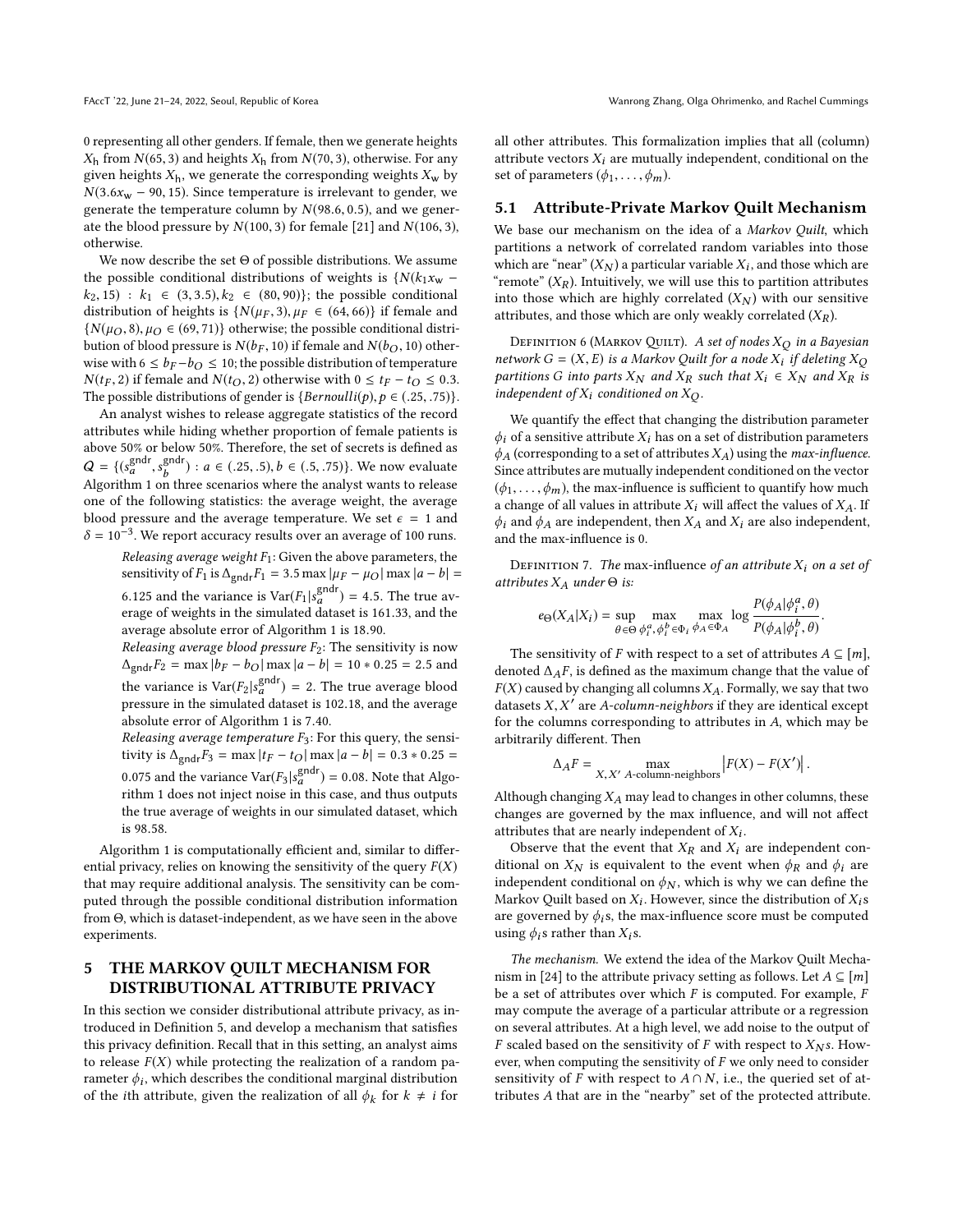<span id="page-8-0"></span>Algorithm 2 Attribute-Private Markov Quilt Mechanism,  $A P MOM(X, F, A, C, \{S, Q, \Theta\}, \epsilon)$  for distributional attribute privacy.

Input: dataset  $X$ , query  $F$ , index set of queried attributes  $A$ , index set of sensitive attributes C, framework  $\{S, Q, \Theta\}$ , privacy parameter  $\epsilon$ .

for each  $i \in C$  do

Set  $b_i = \Delta_A F/\epsilon$ .

Set  $G_i := \{ (X_Q, X_N, X_R) : e_{\Theta}(X_Q | X_i) \leq \epsilon \}$  to be all possible<br>covariable of  $\hat{X}$ , with max-influence less than  $\epsilon$ Markov quilts of  $X_i$  with max-influence less than  $\epsilon$ .

if  $G_i \neq \emptyset$  do

for each  $(X_Q, X_N, X_R) \in G_i$  do if  $\Delta_{A\cap N}F/(\epsilon - e_{\Theta}(X_O|X_I)) \leq b_i$  then Set  $b_i = \Delta_{A \cap N} F/(\epsilon - e_{\Theta}(X_O|X_i)).$ 

Sample 
$$
Z \sim \text{Lap}(\max_{i \in C} b_i)
$$
.  
Return  $F(X) + Z$ 

<span id="page-8-1"></span>Return  $F(X) + Z$ 



#### Figure 1: Bayesian Network of five attributes where income is a sensitive attribute.

If the query  $F$  is about attributes that are all in the "remote" set  $\Delta_{R_i}$  and the max inhactive of the corresponding markov quite is<br>less than the privacy parameter  $\epsilon$ , then  $\Delta_{A \cap N} F$  is simply 0 and the  $X_{R_i}$  and the max-influence on the corresponding Markov quilt is mechanism will not add noise to the query answer. We note that the original Markov Quilt Mechanism was designed for protecting individual privacy, or one attribute record where the dataset only consists of one person's data. To extend the idea to protect dataset-level attribute information, non-trivial new data model and the corresponding max-influence definition is required.

Theorem 3. The Attribute-Private Markov Quilt Mechanism  $APMQM(X, F, A, C, \{S, Q, \Theta\}, \epsilon)$  in Algorithm [2](#page-8-0) is  $(\epsilon, 0)$ -distributional attribute private.

The proof of this theorem appears in Appendix D. As before, the accuracy follows immediately from the tail bound on the noise term based on the Laplace distribution parameter. The accuracy depends on  $A \cap N$  and  $e_{\Theta}(X_Q | X_i)$ , which measures the correlations between the sensitive attributes and the queried attributes.

Theorem 4. The Attribute-Private Markov Quilt Mechanism APMQM(X, F, A, C, {S, Q,  $\Theta$ },  $\epsilon$ ) in Algorithm [2](#page-8-0) is  $(\alpha, \beta)$ -accurate for any  $\beta > 0$  and

$$
\alpha = \max \{ \max_{i \in C} \min_{(X_Q, X_N, X_R) \in G_i} \Delta_{A \cap N} F / (\epsilon - e_{\Theta}(X_Q | X_i)), \Delta_A F / \epsilon \}
$$
  

$$
\log(\frac{1}{2\beta}),
$$

where  $G_i := \{(X_Q, X_N, X_R) : e_{\Theta}(X_Q | X_i) \leq \epsilon\}$  is the set of all nossible Markov quilts of X, with max-influence less than  $\epsilon$ possible Markov quilts of  $X_i$  with max-influence less than  $\epsilon$ .

Example 1. Consider the setting from Section [3](#page-3-0) where a school is interested in releasing statistics about their students, while now wishing to protect the distribution of family income (instead of gender) among their students. The set of secrets is  $S = \{s_a^i := \mathbb{I}[\phi_i \in \Phi_a^i] : \Phi_a^i \subset \Phi^i\}$ ,<br>where  $\phi_i$  denotes the distribution parameter of family income, and where  $\phi_i$  denotes the distribution parameter of family income, and<br> $\Phi^i$  can be a range or a particular value in  $\Phi^i$ . Here a dataset consiste  $\sigma$  students' SAT scores  $X_s$ , heights  $X_h$ , weights  $X_w$ , gender  $X_{\text{gndr}}$ , and their family income  $X_s$ , where these variables form a Bayesian  $\frac{1}{a}$  can be a range or a particular value in  $\Phi^1$ . Here, a dataset consists<br>f students' SAT scores X – beights X – weights X – gender X – . and their family income  $X_i$ , where these variables form a Bayesian<br>network as in Figure 1. The school wishes to release the number of network as in Figure [1.](#page-8-1) The school wishes to release the number of students that are taller than 66 inches, while protecting the distribution of family income of their students with privacy parameter  $\epsilon$ . In this case,  $C = \{i\}$ ,  $A = \{h\}$  and  $F(X) = \sum_{j=1}^{n} \mathbb{I}[X_0^j > 66]$ . Consider a Markov quilt for  $X : O = \{andr\}$ ,  $N = \{i, s\}$ ,  $R = \{h, w\}$ . Then a Markov quilt for  $X_i: Q = \{\text{gndr}\}, N = \{i, s\}, R = \{h, w\}.$  Then<br> $A \odot N = \emptyset$  as  $x_i$  as a set denotes  $E(Y) = \sum_{i=1}^{n} 1 \cdot [x_i^j] \times (x_i^j)$  is the sub- $A \cap N = \emptyset$ , so we can safely release  $F(X) = \sum_{i=1}^{n} \mathbb{1}[X_{h}^{j} > 66]$  without additional noise. additional noise.

Next consider the case when the school wishes to release the number of students that are taller than <sup>66</sup> inches and have SAT score > <sup>1300</sup>. Then,  $F(X) = \sum_{j=1}^{n} \mathbb{I}[(X_0^j > 66) \wedge (X_5^j > 1300)]$  and  $A = \{h, s\}$ . In this case we get will use the same Markov quilt so hefore, but now Then,  $F(X) = \sum_{j=1}^n \mathbb{I}[(X_j^2) \times 66) \wedge (X_j^2 > 1300)]$  and  $A = \{h, s\}$ . In this case we can still use the same Markov quilt as before, but now  $A \cap N = \{s\}$ . The mechanism will add Laplace noise scaled with  $\Delta_{\{s\}}F/(\epsilon - e_{\Theta}(X_{\text{gndr}}|X_i)).$ 

It is instructive to contrast the above mechanism to the Markov Quilt Mechanism of [\[24\]](#page-9-11), presented fully in Appendix A. The most important difference is that the mechanism in [\[24\]](#page-9-11) was not designed to guarantee attribute privacy. It provides privacy of the values  $X_i^j$  but does not protect the distribution from which  $X_i^j$  is<br>generated. This difference in high-layel goals leads to three key generated. This difference in high-level goals leads to three key technical differences. Firstly, the definition of max-influence in [\[24\]](#page-9-11) measures influence of a variable value on values of other variables. This is insufficient when one wants to protect distributional information, as  $X_i$  may take a range of values while still following a particular distribution (e.g., hiding the gender of an individual in a dataset vs. hiding the proportion of females to males in this dataset.) Secondly, while it is natural to consider L-Lipschitz functions to bound sensitivity when one value changes (as is done in [\[24\]](#page-9-11)), this is not applicable to settings where the distribution of data changes, since this may change all values in a column. As a result, we do not restrict  $F$  in this way. Finally, the mechanisms themselves are different as [\[24\]](#page-9-11) consider answering query F over all attributes of an individual. As a result, they need to consider sensitivity of a function to all the "nearby" attributes. In contrast, we only consider sensitivity of those "nearby" attributes that happen to be in the query (i.e., those in A).

### ACKNOWLEDGMENTS

W.Z. was supported by a Computing Innovation Fellowship from the Computing Research Association (CRA) and the Computing Community Consortium (CCC). R.C. was supported in part by NSF grants CNS-1850187 and CNS-1942772 (CAREER), a JPMorgan Chase Faculty Research Award, and an Apple Privacy-Preserving Machine Learning Award. Most of this work was completed while W.Z. and R.C. were at Georgia Institute of Technology. This work was initiated while W.Z. and O.O. were at Microsoft.